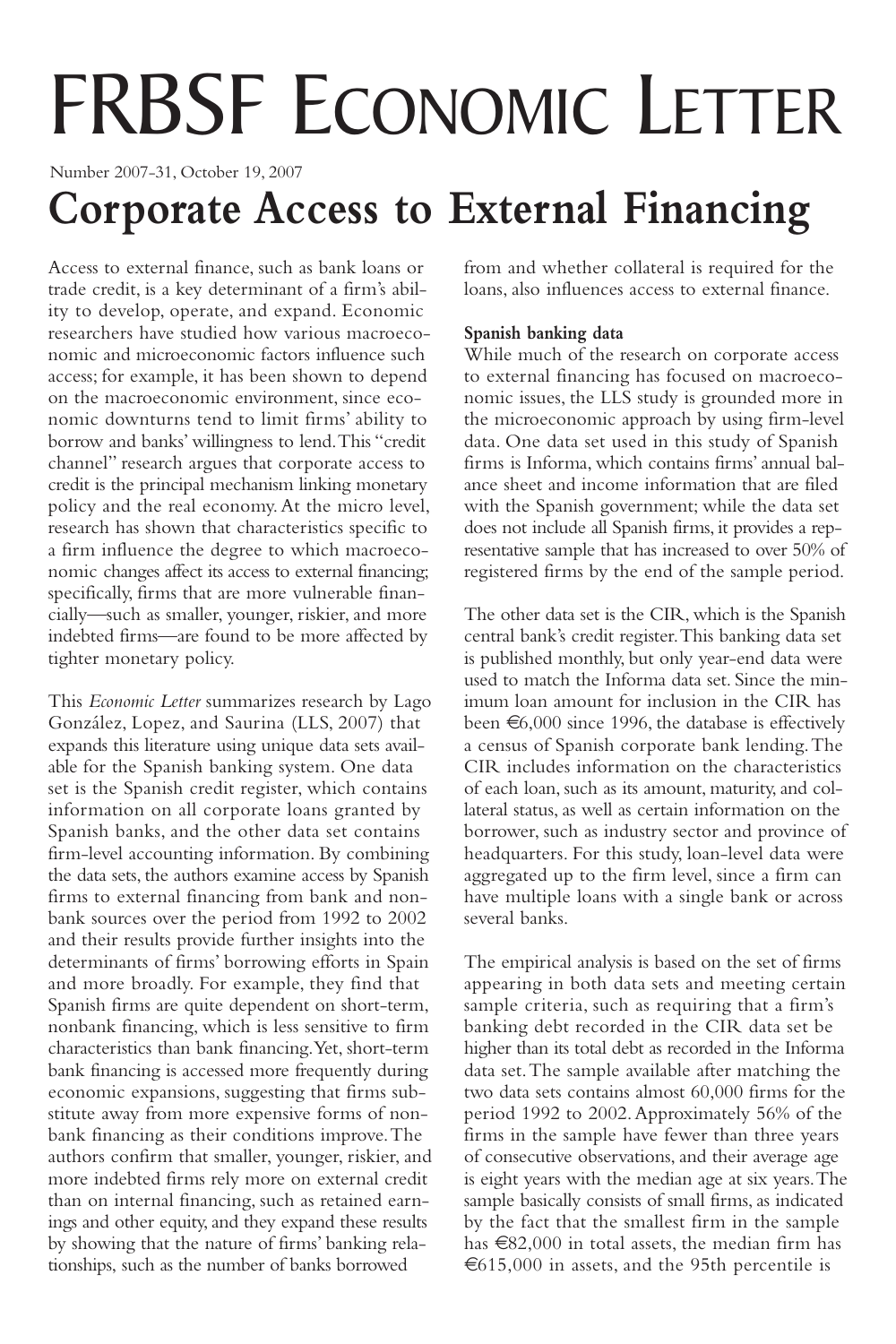€5.4 million in assets.These characteristics of the sample firms should not unduly influence the analysis, since smaller and younger firms are typically more dependent on external finance.

#### **Measures of external financing**

The LLS study is based on four related measures of corporate access to external finance.The first measure is the ratio of short-term debt (i.e., with less than one year to maturity) to total debt.The second and third financing measures decompose the short-term debt measure into its bank and nonbank (particularly, trade credit) components. The fourth measure is simply the ratio of total bank debt, regardless of maturity, to total debt.

For the sample period, short-term debt accounts for about 77% of a Spanish firm's total debt, on average. Bank debt and nonbank debt constitute roughly 12% and 65% of total short-term debt, respectively.Bank debt was found to make up about 42% of total debt, which implies that long-term bank debt constitutes roughly 30% of total debt. Since, on average, the summed shares of short-term debt (i.e., 77%) and long-term bank debt (i.e., 30%) exceed 100% of total debt, long-term nonbank debt financing is basically non-existent in this sample.This conclusion is in line with the development of the nascent corporate debt markets in Spain and the smaller size of the sample firms.

To examine how macroeconomic and particularly microeconomic factors impact these different measures of external financing, the LLS study uses dynamic panel estimation methods that account for heterogeneity across firms. Specifically, the financing measures are regressed on three sets of variables.The first set of explanatory variables is related to accounting variables drawn from the Informa data set, such as a firm's size,age, tangible assets available as collateral, return on equity, leverage (measured as the ratio of total debt to shareholder equity), and liquidity (measured as the ratio of liquid assets to current liabilities).The second set of explanatory variables is macroeconomic in nature, including measures of economic growth and the level of Spanish interest rates, defined here as the three-month interbank rate.

The third set of explanatory variables contains information on firms' banking relationships, which can be easily derived from the CIR database.The first CIR variable is the number of banking relationships a firm has established. In theory, having more banking relationships could be seen as a

measure of firm transparency and thus a proxy for ability to access external financing. However, having more bank relationships could also be seen as a sign of poor firm performance.The average number of bank relationships for sample firms was 3.2, while the median value was 3.The second CIR explanatory variable is the weighted length of firms' banking relationships, using as weights the loan percentages in relation to firms' total bank financing. Since longer banking relationships should alleviate some of the standard information-sharing problems between lenders and borrowers, such firms might be expected to have greater access to both bank and nonbank financing options.The average and median lengths of a firm-bank relationship in the sample were almost three years.The third CIR variable is the percentage of the borrower's outstanding loans for which collateral was required. Only about 20% of loans recorded in the CIR data set are collateralized.

In the regression analysis, the impact of these relationship variables is examined in light of a firm's general funding costs; that is, these variables enter the regression after being multiplied by the Spanish interest rate variable.The primary reason for this specification is that the relationship variables probably impact a firm's access to external financing most directly through its borrowing costs. For instance, having more or longer bank relationships should more directly impact a firm's borrowing costs than its access to bank credit.

#### **Summary of empirical results**

Turning first to the firm-specific accounting variables, the LLS study finds that smaller firms require more external financing for their ongoing operations. With respect to firm age, older firms are more reliant on bank financing overall and are more likely to avail themselves of short-term bank debt.At the same time, the age of a firm does not appear to be a factor when it comes to accessing short-term debt from nonbank sources, suggesting that trade credit is accessed by Spanish firms regardless of age.The greater use of bank credit by older firms could be viewed as support for the theory that banks' monitoring advantages increase with the length of a firm's track record in general or perhaps with the duration of a firm's relationships with particular lenders. Conversely, it may be that, for relatively new firms, the suppliers (those extending trade credit) have a competitive advantage (relative to banks) in monitoring the firm's financial condition and its ability to repay its debts.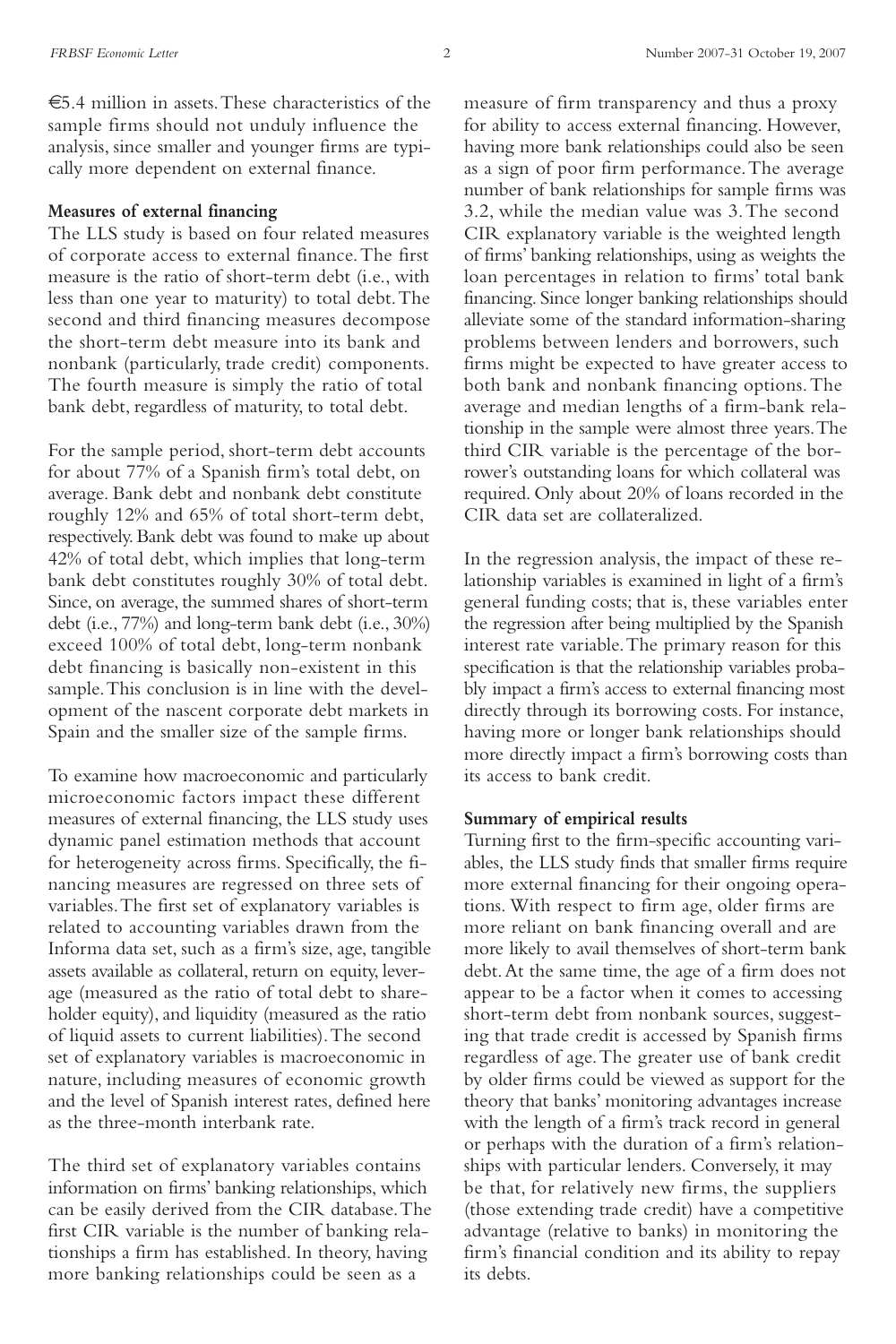With respect to tangible assets available for collateral, the empirical results suggest a negative relationship with short-term nonbank and overall short-term debt measures, but a positive relationship with total bank debt.This result suggests that firms with greater access to collateral generally do not require as much short-term debt financing and can rely more on long-term bank debt.The empirical results suggest that firms that are more profitable (i.e., have a higher return on equity) and more liquid have less need for bank financing, but that these factors do not influence their nonbank financing.These results, in conjunction with the finding that more leveraged firms access less bank financing and more trade credit, reinforce the conclusion that use of the latter financing source is less sensitive to firm characteristics.

With respect to macroeconomic variables, the LLS study found that total short-term debt falls when economic growth increases.This decline is due to a drop in nonbank short-term financing (i.e., trade credit), since short-term bank financing and total bank debt increase.This result suggests that firms use bank credit more during economic expansions, but that they turn more to trade credit when bank credit is less available, such as during recessions. The results for the level of Spanish interest rates suggest that total short-term debt falls when rates rise, again mainly due to a substitution away from nonbank debt toward bank debt.

As discussed earlier, the relationship variables derived from the CIR data set are examined with respect to their impact on firms' external financing via their impact on the cost of funding. Looking first at the number of banking relationships, the interacted term has a negative relationship with the ratios of total short-term debt and short-term nonbank debt, but a positive relationship with bank debt, regardless of maturity.This result suggests that for a given interest rate level, a firm's reliance on bank financing would increase if it had more banking relationships, while its access to short-term, nonbank financing would decrease. On the whole, these results are in line with the notion that trade credit is more expensive than bank credit and would lead firms to borrow from banks whenever possible.

On a related note, for a given level of interest rates, firms with longer banking relationships are found to be less likely to access short term debt and more likely to increase their total bank debt.This result suggests that firms may be able to take advantage of their banking relationships to access longer-term financing. Finally, for a given level of interest rates, firms that have pledged collateral typically access less short-term debt and more bank debt, especially longer-term bank debt.These results are in line with the theory that collateral allows a borrower to access longer-term funding because it assuages banks' concerns about default losses.

#### **Conclusion**

Empirical analysis of the macroeconomic and microeconomic determinants of corporate access to external financing provides useful information on how firms and their lenders respond to economic fluctuations.The recent LLS study on Spanish corporate borrowing provides general insights into this question, as well as some specific insights about the Spanish banking system. For example, Spanish firms are found to be quite dependent on short-term nonbank financing, which is less sensitive to firm characteristics than shortterm bank financing. However, the study also finds that short-term bank debt is accessed more during economic expansions, which may suggest a substitution away from nonbank financing as firm conditions improve. Finally, the findings that lending relationships influence how firms access external finance provide additional microeconomic insight into the macroeconomic transmission mechanism.

> **Jose A. Lopez Senior Economist**

#### **Reference**

Lago González, Raquel, Jose A. Lopez,and Jesus Saurina. 2007."Determinants of Access to External Finance: Evidence from Spanish Firms." FRBSF Working Paper 2007-22. http://www.frbsf.org/publications/ economics/papers/2007/wp07-22bk.pdf